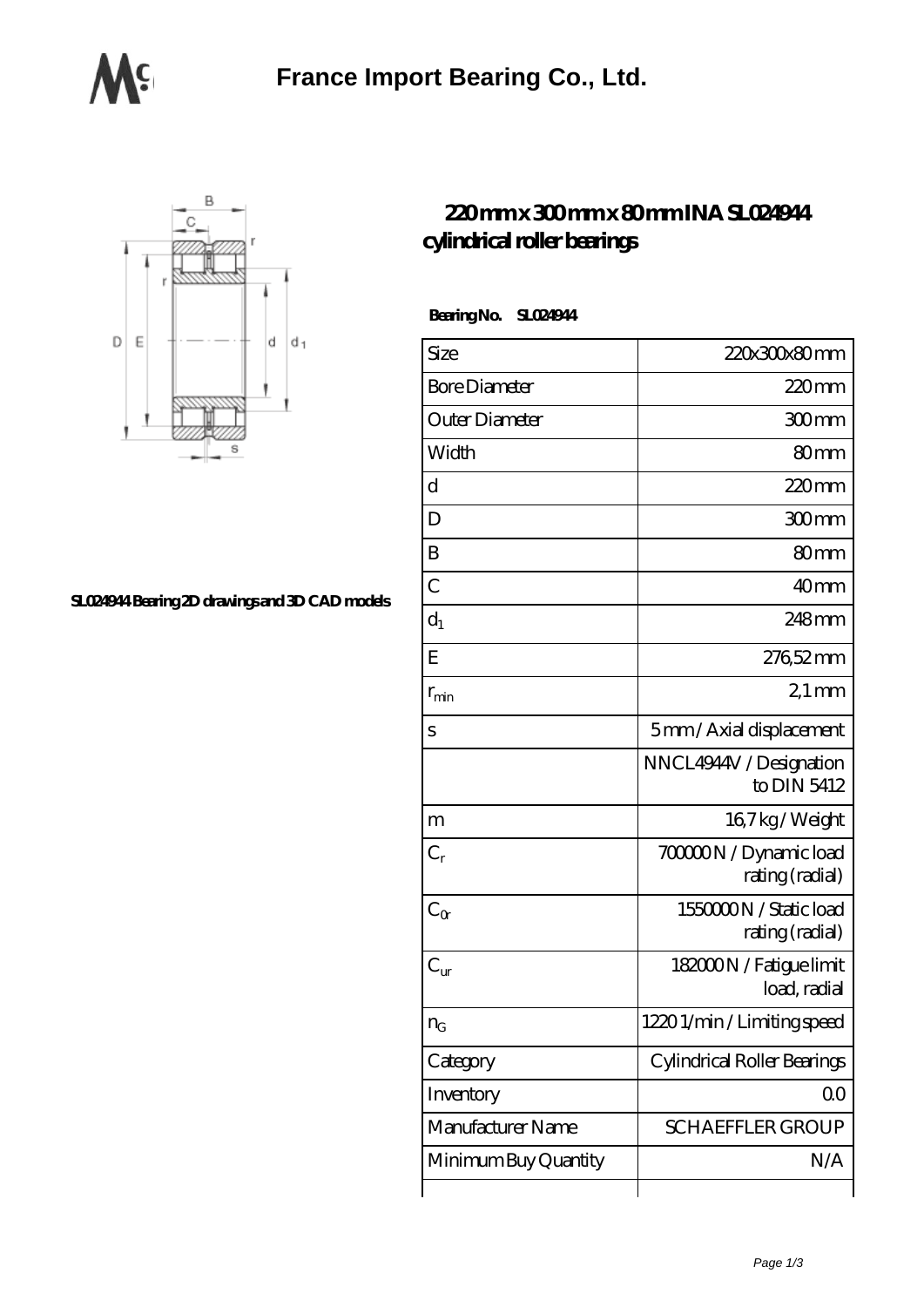

**[France Import Bearing Co., Ltd.](https://m.bxjit.com)**

| Weight /Kilogram          | 2002                                                                                                                                                                                                                             |
|---------------------------|----------------------------------------------------------------------------------------------------------------------------------------------------------------------------------------------------------------------------------|
| Product Group             | <b>BO4144</b>                                                                                                                                                                                                                    |
| <b>Bore Profile</b>       | Straight                                                                                                                                                                                                                         |
| Cage Material             | None                                                                                                                                                                                                                             |
| Precision Class           | RBEC 1   ISO PO                                                                                                                                                                                                                  |
| Number of Rows of Rollers | Double Row                                                                                                                                                                                                                       |
| Separable                 | Outer Ring - Both Sides                                                                                                                                                                                                          |
| Rolling Element           | Cylindrical Roller Bearing                                                                                                                                                                                                       |
| Profile                   | Complete with Outer and<br>Inner Ring                                                                                                                                                                                            |
| Snap Ring                 | No                                                                                                                                                                                                                               |
| Internal Clearance        | CO-Medium                                                                                                                                                                                                                        |
| Retainer                  | No                                                                                                                                                                                                                               |
| Relubricatable            | Yes                                                                                                                                                                                                                              |
| Inch - Metric             | Metric                                                                                                                                                                                                                           |
| <b>Other Features</b>     | Full Complement   3 Rib<br>Inner Ring   Plain Outer<br>Ring   Operating<br>Temperature From - 30 to<br>120Deg                                                                                                                    |
| Long Description          | 220MM Bore; Straight Bore<br>Profile; 300MM Outside<br>Diameter; 80MM Width;<br>RBEC 1   ISO PO, Double<br>Row, Outer Ring - Both<br>Sides Separable; No Snap<br>Ring, Relubricatable;<br>CO Medium Internal<br>Clearance; No Re |
| Category                  | Cylindrical Roller Bearing                                                                                                                                                                                                       |
| <b>UNSPSC</b>             | 31171547                                                                                                                                                                                                                         |
| Harmonized Tariff Code    | 8482.5000.00                                                                                                                                                                                                                     |
| Noun                      | Bearing                                                                                                                                                                                                                          |
| Manufacturer URL          | http://www.ina.com                                                                                                                                                                                                               |
| Manufacturer Item Number  | SLO24944                                                                                                                                                                                                                         |
| Weight/LBS                | 44.088                                                                                                                                                                                                                           |
|                           |                                                                                                                                                                                                                                  |